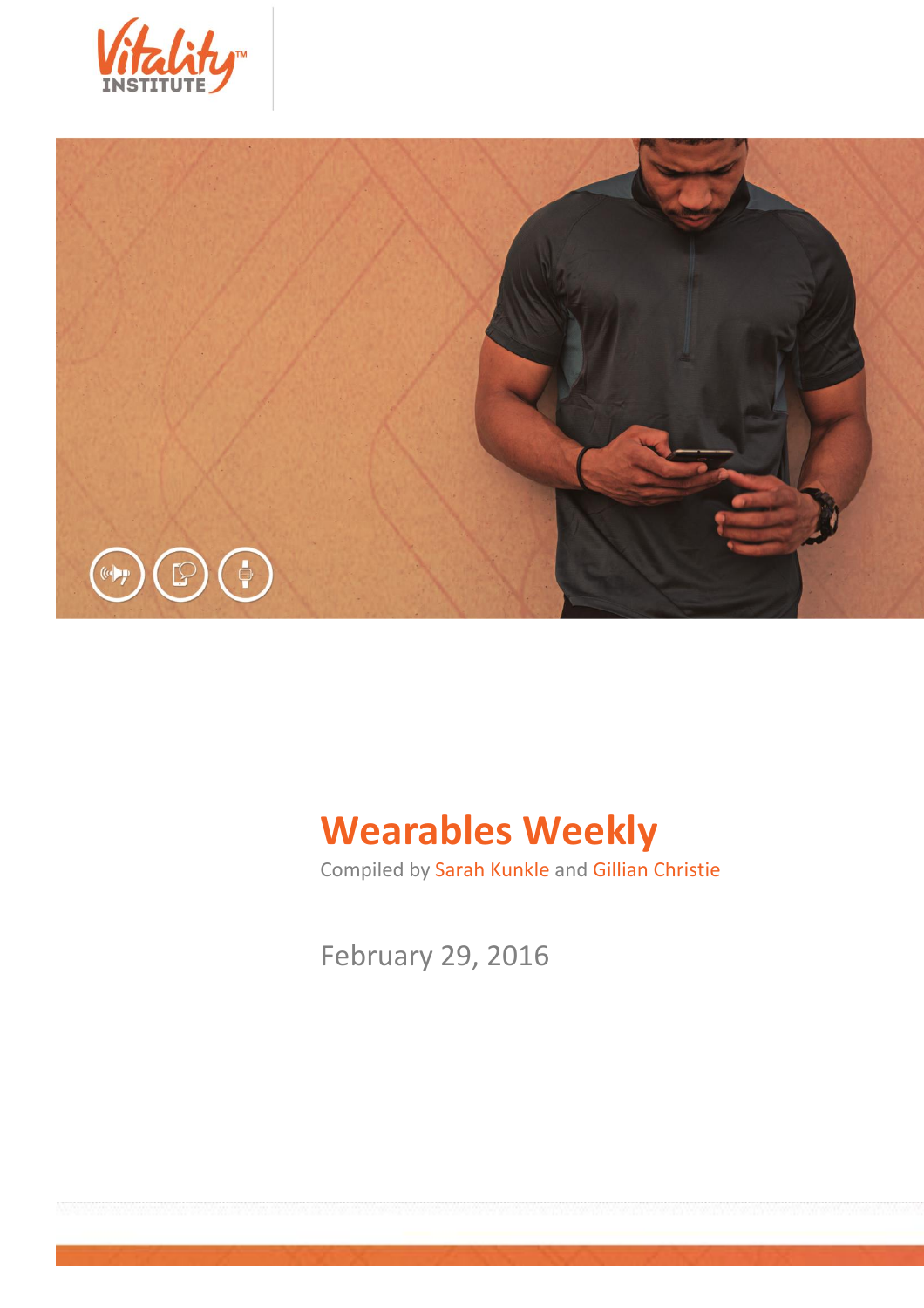

*A lot of news about Fitbit this week: its most recent earnings call emphasized the company's collaboration with health insurers and commitment to expanding its corporate wellbeing platform. Despite an IDC report showing that Fitbit is still leading the wearables market worldwide, its stock is down, having lost more than 50 percent of its value since its IPO in July. Read the latest below!*

*Note: If you will be at HIMSS next week and are interested in the [Guidelines for Personalized](http://thevitalityinstitute.org/projects/personalized-health-technology/)  [Health Technologies,](http://thevitalityinstitute.org/projects/personalized-health-technology/) let us know – a limited number of invitations are available for our breakfast event featuring a panel discussion to launch the guidelines on March 2.*

### **[Fitbit earnings call emphasizes healthcare applications, collaborations with](http://medcitynews.com/2016/02/fitbit-and-healthcare-applications/)  [insurers](http://medcitynews.com/2016/02/fitbit-and-healthcare-applications/)**

During Fitbit's 2015 Q4 earnings call, CEO James Park highlighted collaborations with two of the largest US health insurers on diabetes and weight management in addition to plans to invest in software that engages users in their health. Fitbit has also added 1,000 enterprise customers to its corporate wellbeing platform, including Wendy's, Marathon Petroleum, YMCA, Teach for America, and University of Kentucky. Its other customers disclosed in prior earnings calls include Geico, Sutter Health, Trans Union, and Quicken Loans. Fitbit plans to expand its corporate wellbeing programs beyond the U.S. this year.

#### **[Fitbit remains the leader in wearables, but Xiaomi is quickly gaining](http://techcrunch.com/2016/02/23/fitbit-remains-the-worldwide-leader-in-wearables-but-xiaomi-is-quickly-gaining/)**

According to the most recent IDC report, Fitbit shipped 21 million devices in 2015, up 93.2% over 2014's amount of 10.9 million units. Despite shipping nearly twice as many units, Fitbit still lost market share. Over the same time period, Xiaomi sales grew by nearly 1,000%. The IDC report also shows that Apple managed to gain 14.9% of the worldwide market despite the Apple Watch only debuting last April and having a selling price dramatically higher than that of its competitors.

**Importance:** Fitbit once held nearly three quarters of the wearables market, but is now down to about 25%. Facing competition from both the low end (Xioami) and high end (Apple), Fitbit is looking to other customer segments to grow its business (see story above).

#### **[Microsoft, not Apple or Alphabet, is weara](http://www.investors.com/news/technology/microsoft-not-apple-or-alphabet-is-wearables-king-in-patents/)bles king … in patents**

According to LexInnova, a patents-consulting firm, Microsoft is the worldwide leader when it comes to patents for wearable technology. Microsoft has 757 wearables patent filings, with at least 53 filings directly related to wrist devices and another 13 related to eyewear. Netherlandsbased Philips is right behind with 756 wearables patents and patent applications. Alphabet, parent of Google, has 602 and the numbers drop off from there. Apple only has 197 filings and Fitbit has 192 filings.

**Importance**: Although Microsoft currently sells only one internally developed wearable product (the Band 2 fitness tracker), its strong patent portfolio could keep the company competitive in the market by generating revenues through licensing deals.